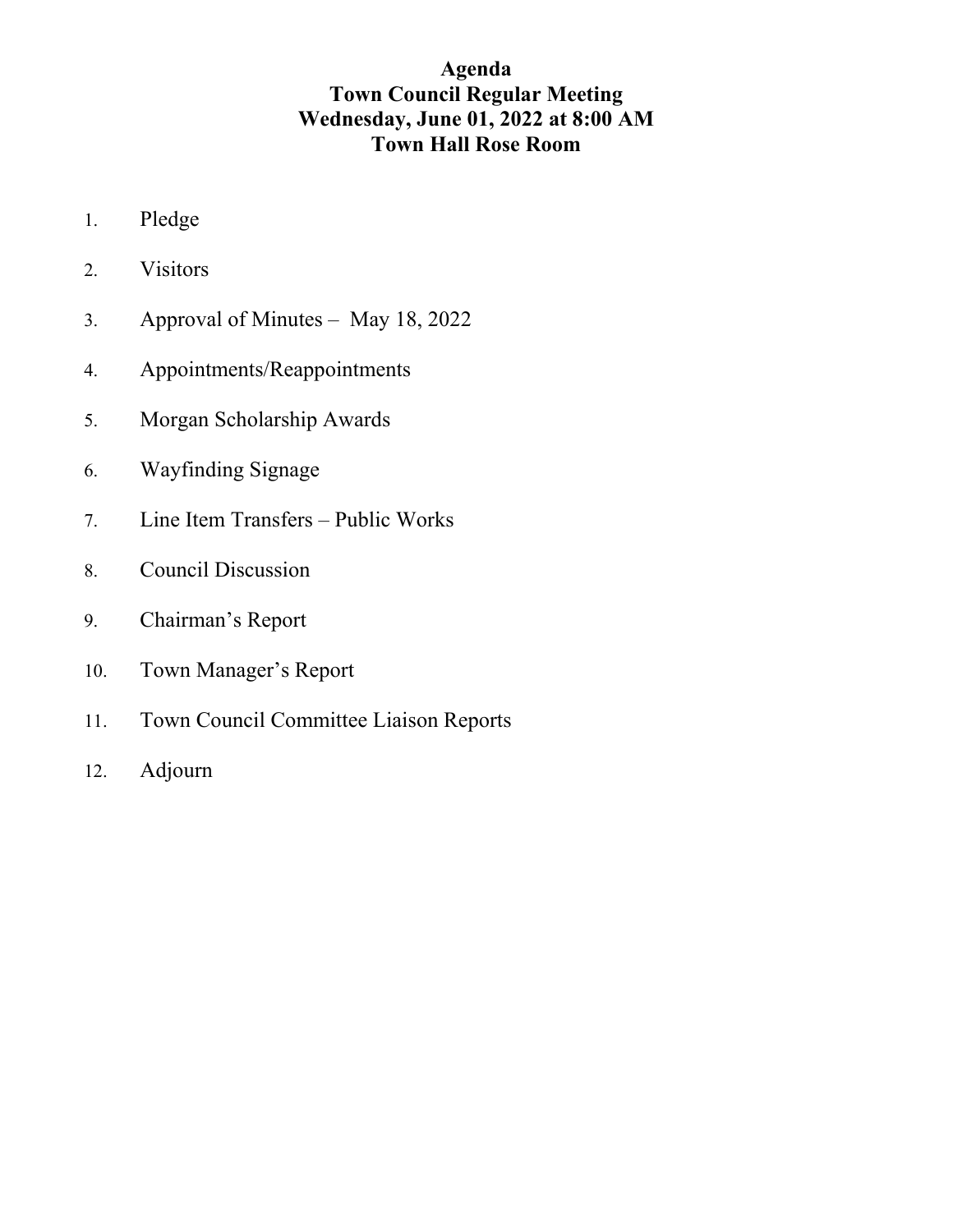## **TOWN OF CLINTON** TRANSFER OF FUNDS REQUEST FORM

| DATE OF REQUEST:           | May 26, 2022                   |
|----------------------------|--------------------------------|
| DEPARTMENT OF REQUEST:     | îΩ,<br>-30<br><b>DPW</b>       |
| FISCAL YEAR OF REQUEST:    | 2021/22                        |
| <b>REASON FOR REQUEST:</b> | Overage due to extreme weather |

| INCREASE ACCOUNT(S) | <b>DESCRIPTION</b> | AMOUNT  |  |
|---------------------|--------------------|---------|--|
| 014301-5334         | Overtime Snow/Ice  | 3300.48 |  |
| ____________        |                    |         |  |

| DECREASE ACCOUNT(S) | <b>DESCRIPTION</b>   | AMOUNT  |  |
|---------------------|----------------------|---------|--|
| 014301-51320        | Salaries - Part Time | 3300.48 |  |
|                     |                      |         |  |

1) Department Head Signature\*:

Todel Date:  $5/26/22$ 

No contract the second series of the series of the series of the series of the series of the series of the series of the series of the series of the series of the series of the series of the series of the series of the ser

Comments:

\*when completed forward to Director of Finance for review

2) Director of Finance:

inghelm

3) Town Manager:

4) Town Council:

5) Finance Dept:

Funds are available:  $Yes$ 

Date Approved: Denied:  $\overline{\phantom{a}}$  $26Z$ 

Date Approved: Denied:

Date Transfer made: \_\_\_\_\_\_\_\_\_\_\_\_\_\_

TRANSFER OF FUNDS 2 20 19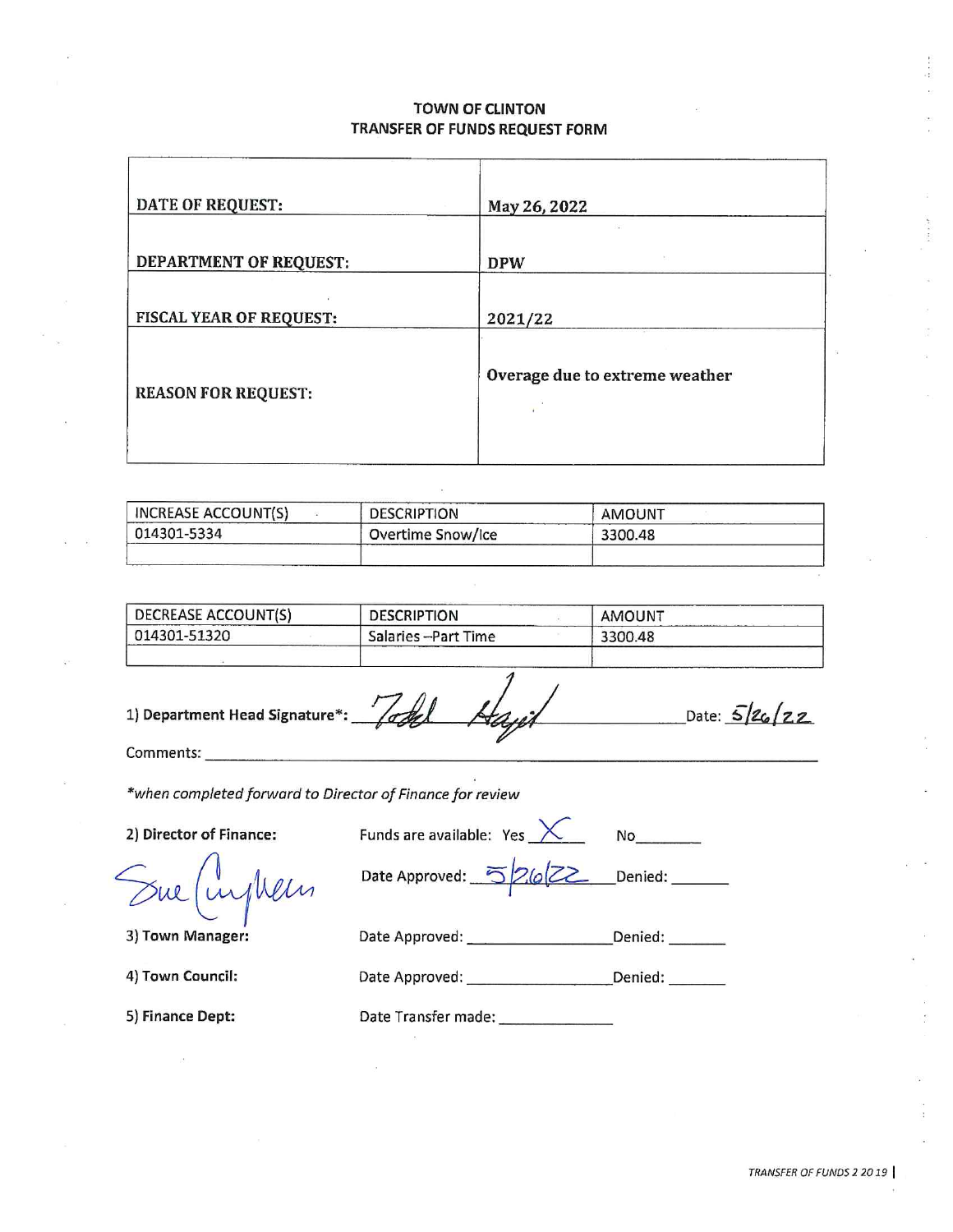## **TOWN OF CLINTON** TRANSFER OF FUNDS REQUEST FORM

| DATE OF REQUEST:               | May 26, 2022                   |
|--------------------------------|--------------------------------|
| DEPARTMENT OF REQUEST:         | <b>DPW</b>                     |
| <b>FISCAL YEAR OF REQUEST:</b> | 2021/22                        |
| <b>REASON FOR REQUEST:</b>     | Overage due to extreme weather |
|                                |                                |

| <b>INCREASE ACCOUNT(S)</b> | <b>DESCRIPTION</b> | <b>AMOUNT</b> |
|----------------------------|--------------------|---------------|
| 014301-54103               | Snow Plow/Sanding  | 7053.34       |
|                            |                    |               |

| DECREASE ACCOUNT(S) | <b>DESCRIPTION</b>    | AMOUNT  |  |
|---------------------|-----------------------|---------|--|
| 014301-54300        | Repairs & Maintenance | 7053.34 |  |
|                     |                       |         |  |

1) Department Head Signature\*:

Tedd

Comments:

\*when completed forward to Director of Finance for review

2) Director of Finance:

Funds are available: Yes **No** Denied: \_\_\_\_\_\_\_ Date Approved: 5  $2|g|$ 

3) Town Manager:

Date Approved: \_\_\_\_\_\_\_\_\_\_\_\_\_\_\_\_\_\_\_\_\_Denied: \_\_\_\_\_\_\_\_

4) Town Council:

5) Finance Dept:

Date Transfer made: \_\_\_\_\_\_\_\_\_\_\_\_\_\_\_

Date Approved:

Date:  $5/26/22$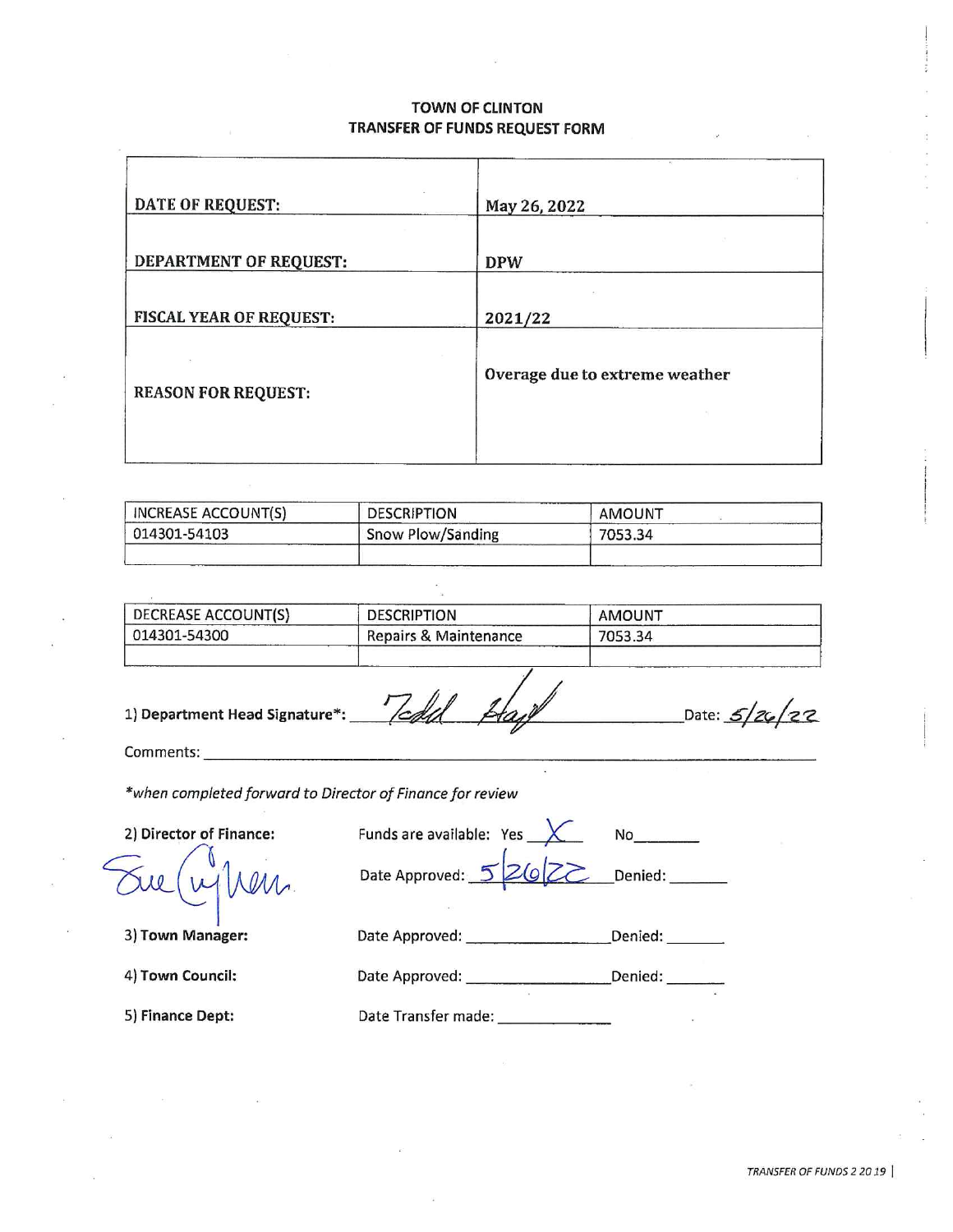## **TOWN MANAGER'S REPORT**

TO: Honorable Town Council Members

FROM: Karl F. Kilduff, Town Manager

DATE: June 1, 2022

Please find my report concerning various items of interest to the Town Council and community.

## **1. Council Business:**

• Affordable Housing Plan – As noted previously, Clinton is mandated to adopt an Affordable Housing Plan per State Statute. A committee was put together to receive data from a consultant team assembled by the Council of Governments (who is funding the effort for Clinton and a number of other towns). The Plan is moving forward and needs to be reviewed by the Committee as a next step. Ultimately, the Plan will come to the Town Council for approval/adoption. Based on the current timeline, the could be an action item for late June or July.

## **2. River COG:**

The Council of Governments met on May 10, 2022. Highlights of the meeting included; adoption of the FY23 budget for the COG, a regional bid for document digitization is moving forward with site assessments for those town's interested in participating, the future of MIRA was discussed along with how some in the region might respond to the changing solid waste landscape, and the COG once again will have interns to assist towns interested in the SustainableCT program.

#### **3. Miscellaneous:**

- Eversource Tree Removal Pilot Program Eversource has identified Clinton to participate in a pilot program that would improve the resilience of their distribution system. There are two circuits in town that have reliability issues during storm events. As such Eversource would like to see tree removal in the fall zone when a tree that is further than 10 feet from their lines could fall and snap wires. The wider field for tree removal is part of the pilot. Eversource would also grind the stump and involve the property owner in planting a replacement tree/shrub. Eversource is also promoting trees/shrubs which have an added benefit for pollinators. The Tree Warden will take the program to the Tree Committee for their input. As with all trimming, the property owner needs to consent to any tree removal.
- CRAHD Mosquito Control Program CRAHD will be treating catch basins again to help control the mosquito population and the problems that can come from mosquitos (Eastern Equine Encephalitis and West Nile Virus). Field work will begin soon to treat catch basins and CRAHD's vendor will coordinate with local police departments.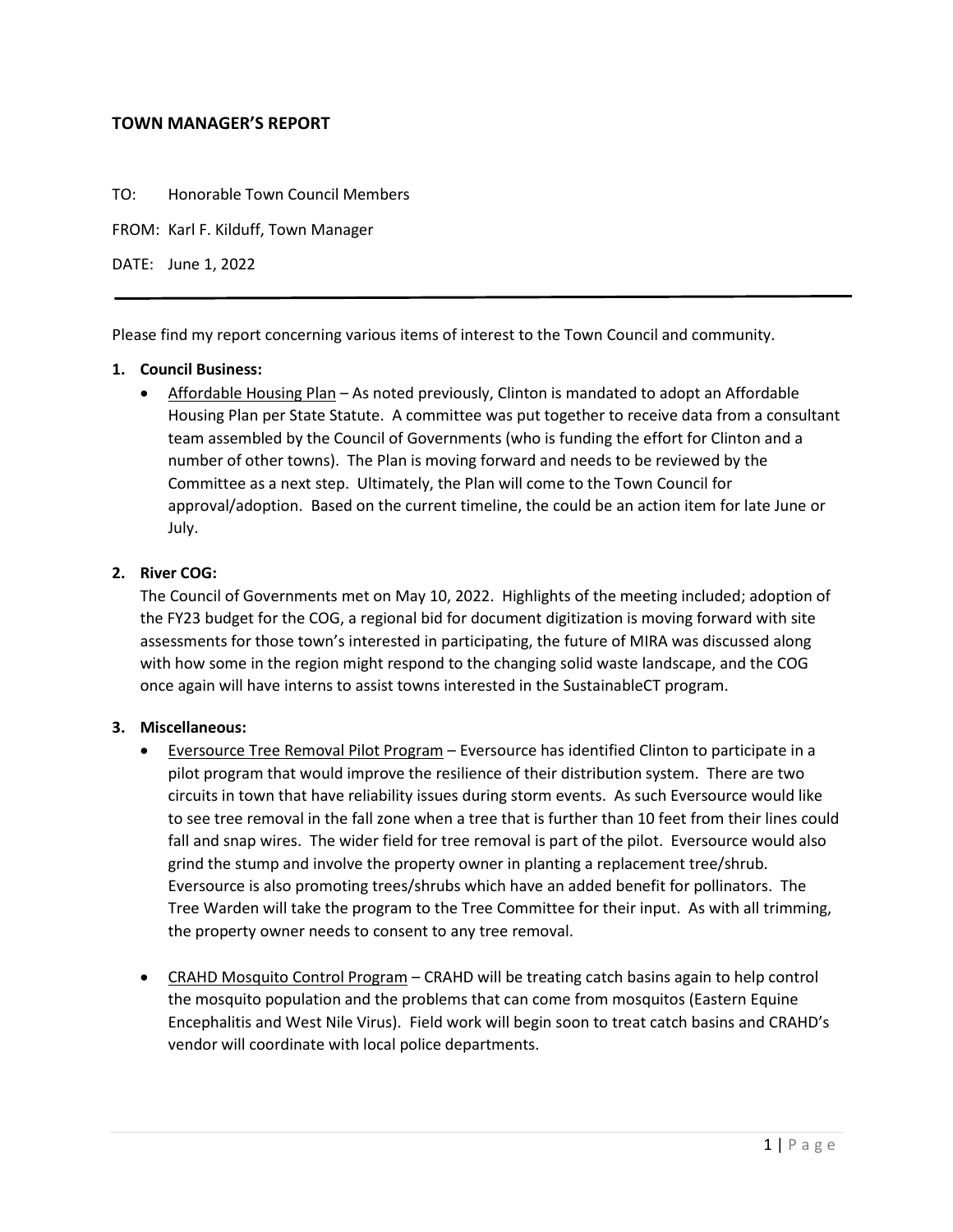Landfill Capping Project – With the Council's concurrence, the Town is moving forward with Louriero Engineering to cap the landfill. We had a coordination meeting to discuss next steps in the first phase of the project – characterization of the landfill in preparation of submitting a permit to the DEEP.

The current level of planning is to have the site assessment and borings completed by mid-June and a report back to the Town by the end of June. The results of the site assessment would drive the decision-making process to continue forward will capping the landfill by bringing in soil as outlined at the Council meeting. The DEEP permitting process could take a little longer than anticipated based on the speed by which some other communities have had their permits acted upon.

- Commerce/Leffingwell Historic Grant The Request for Proposals for Architectural Services that will help document the buildings in the Commerce Street/Leffingwell Road area was approved by the State Historic Preservation Office (SHPO). SHPO approval is needed prior to advertising the RFP. The RFP will be issued shortly to identify a firm or individual that will work with the Town on this project.
- Fish Ladder Grant The Town received good news from the National Fish and Wildlife Foundation (NFWF), who officially awarded our grant to design a fish ladder to connect migratory fish from Long Island Sound to the pond and waterways near the Indian River Shops. There are endangered fish in the Clinton area that seek freshwater for spawning. The fish ladder will facilitate inland (and uphill) access to freshwater.
- Dock Master Vacancy The Town's former Dock Master resigned and in the interim the Harbor Management Commission has been providing a degree of oversight at the Town Dock. The parttime position will be advertised to see if a qualified applicant is interested in the post. Harbor Management will assist in reviewing applications and interviews in advance of a hiring decision.
- Harbor Technology Improvement In additional Town Dock news, we are in the process of bring online a system to allow for card payments in lieu of cash payments for people using the launch. The technology should help with accounting controls and provide an additional level of service for uses looking to pay with a card (instead of hunting down an ATM for a cash payment).
- FEMA Recovery Coordination Quite some time ago I reported that FEMA was taking on a role to help Connecticut communities with their long-term recovery. The FEMA role was not necessarily to make grant awards, but rather to serve as a "match-maker" for potential programs or agencies that could assist in important projects. I recently had a follow-up meeting with FEMA staff for a status report on our projects and their process.

FEMA will be providing a resource guide to map out agencies and sources of competitive funding which could assist in moving a project forward. They also intend to provide additional educational support (webinar) to aid municipalities in using the guide and positioning potential projects.